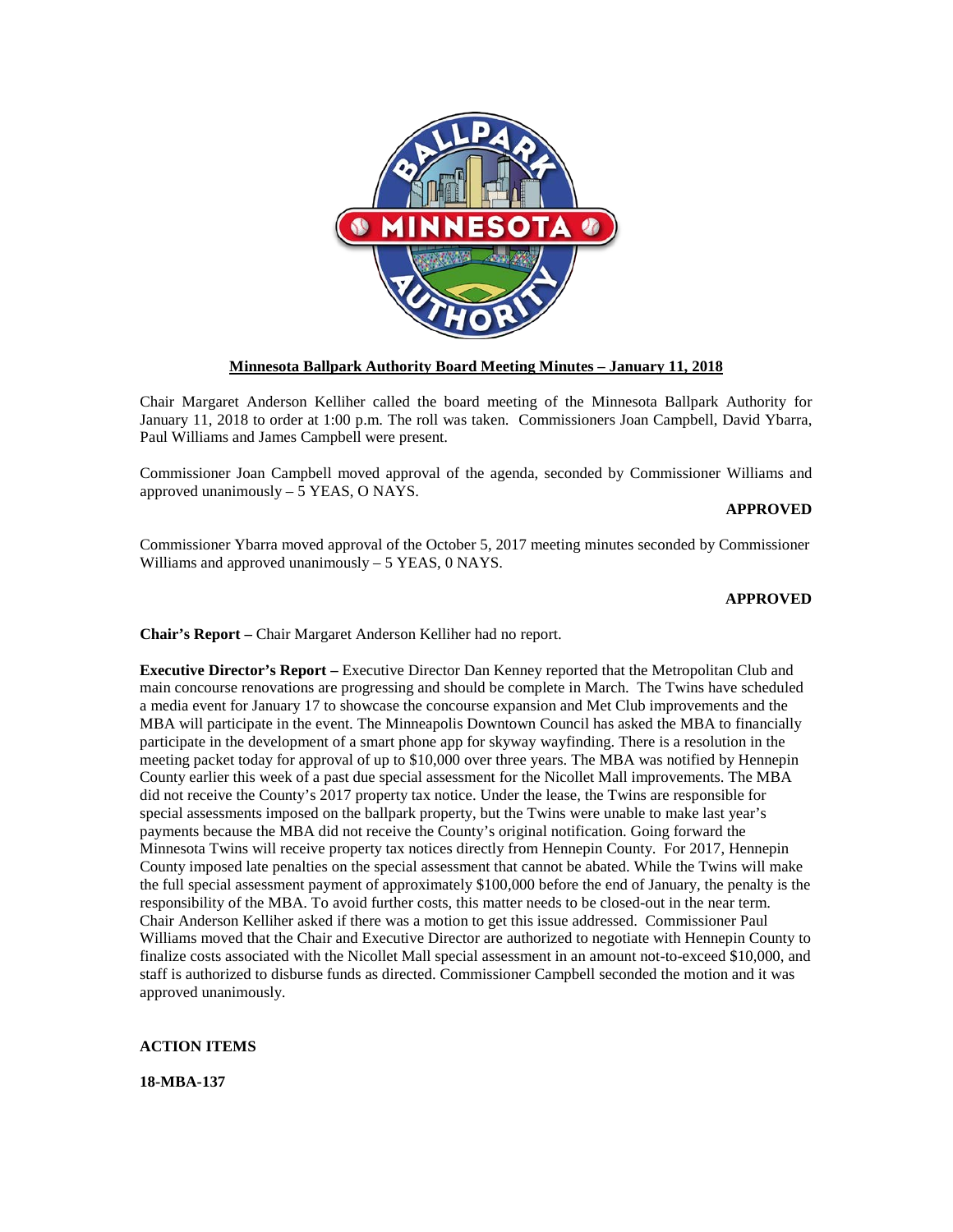# **Purpose:**

To elect officers to the Minnesota Ballpark Authority Board.

### **Background:**

The MBA Chair is appointed by the Hennepin County Board pursuant to the ballpark legislation. The MBA by-laws provide that in addition to the Chair, there will be a Vice-Chair, Secretary and Treasurer elected from the Authority's membership at the organizational meeting of the Authority and thereafter shall be elected annually at the first regular meeting of each year by a majority vote of the Authority members.

#### **Action Requested:**

**BE IT RESOLVED** that the following MBA Commissioners will serve in the subsequent officer positions: Paul D. Williams, Vice-Chair, David Ybarra, Secretary and Joan Campbell, Treasurer.

# **APPROVED**

#### **18-MBA-138**

#### **Purpose:**

To approve the Minnesota Ballpark Authority's financial participation in the development of a smart phone app for skyway wayfinding, in an amount not to exceed \$10,000 over three years; to authorize the Chair and Executive Director to enter into any necessary agreements with the Minneapolis Downtown Council to pay the annual project invoice.

#### **Background:**

For the past several months Minneapolis Downtown Council (MDC), Meet Minneapolis, Building Owners and Managers Association (BOMA), and Jeff Johnson on behalf of the City's Convention Center and Target Center have been working with Honeywell to develop a smart phone app that provides detailed visual and audio turn-by-turn navigation through the skyway system. The goal is to create a skyway version of what exists now for street navigation based on blue tooth beacon technology and software Honeywell has developed.

In November, the Downtown Council approached both the Minnesota Twins and the Minnesota Ballpark Authority to demonstrate the app and to seek financial support to expand the project across downtown to include major venues and entertainment destinations. The Twins have committed to funding \$15,000 over three years. To date, the other total three year financial commitments include:

| Minneapolis Convention Center | \$30,000 |
|-------------------------------|----------|
| <b>Target Center</b>          | \$30,000 |
| T-Wolves/Lynx                 | \$15,000 |
| <b>MSFA</b>                   | \$30,000 |
| Target Corp.                  | \$30,000 |
| Meet Minneapolis              | \$30,000 |
| <b>MDC</b>                    | \$15,000 |

The MDC is in the process of creating an initial skyway map working in conjunction with building owners on behalf of the Super Bowl Host Committee, MDC, BOMA and Meet Minneapolis to lengthen skyway hours for the Super Bowl period. They are also working to clear the way for the mapping and beacon installation necessary to expand the footprint of the skyway app across the system. MBA staff is requesting authorization to contribute \$10,000 over three years in support of this project.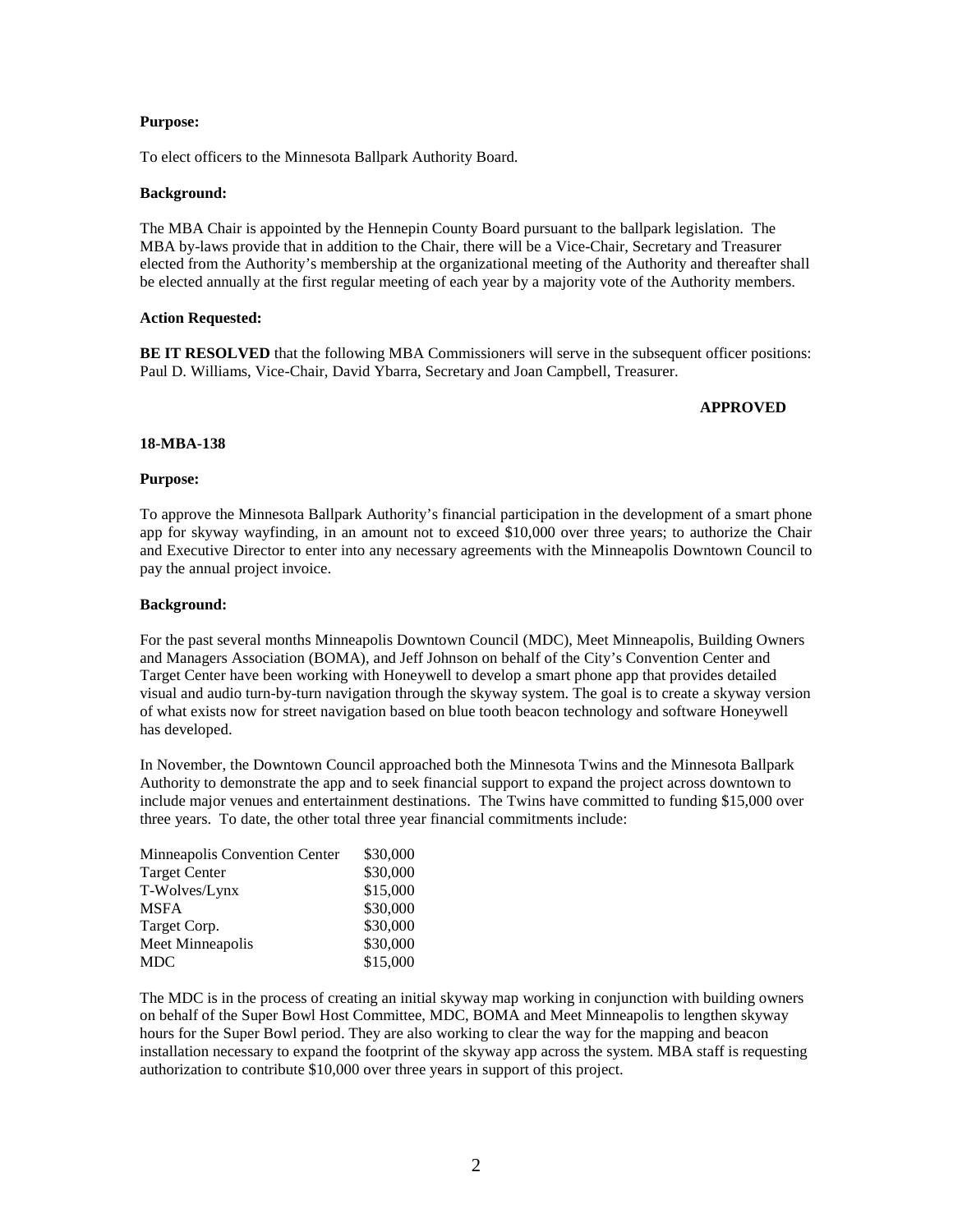### **Action Requested:**

**BE IT RESOLVED,** that the Minnesota Ballpark Authority approves the expenditure of \$10,000 over three years to support the development of a smart phone app for skyway wayfinding and authorizes the Chair and Executive Director to enter into any necessary agreements with the Minneapolis Downtown Council to pay the annual project invoice.

# **APPROVED**

# **18-MBA-139**

# **Purpose:**

To adopt an updated charity suite use application process and an updated charity suite use policy.

# **Background:**

During the 2017 season, the Minnesota Ballpark Authority (MBA) awarded 46 game dates for charities to use the MBA suite. Based on the 2017 experience and feedback received over the course of the year, MBA staff is recommending the following updates to the charity suite use application process and policy:

-Increase the proposed number of charity suite dates to 60 -Establish and publicize an open application period for charity requests -Provide priority to organizations applying for the first time -Add a provision for managing requests received from civic organizations and government agencies outside the open application period.

For 2018, MBA staff is proposing an open application period from Monday, January 22 to February 23 or until 60 applications are received. All applications must be submitted via the MBA website. The application process will reopen if all game dates are not filled by the first 60 applicants. Organizations applying for the first time will receive priority and applicants will be given two weeks to return paperwork to the MBA confirming eligibility. Organizations awarded suite use in 2017 and those who have inquired since the process closed in 2017 will be notified of the upcoming application period by email the week of January 15. In addition, notice will be posted on the MBA website and sent out via Hennepin County's social media channels.

MBA staff is also proposing adding a new provision in the charity suite use policy to address inquiries MBA Board Members or staff may receive from civic groups or governmental agencies outside the open application period. The proposed provision would direct these inquiries to the MBA's Administrative Manager, who would then forward these requests to the MBA Chair and Executive Director for consideration.

# **Action Requested:**

**BE IT RESOLVED** that the Minnesota Ballpark Authority approves the proposed revisions to the charity suite use application process and the MBA's charity suite use policy.

# **APPROVED**

# **DISCUSSION ITEMS**

**Target Field Operations Update** – Gary Glawe, Senior Director, Facilities, MN Twins. Mr. Glawe reported that the winterization of the building went well and with no significant problems. Because of fading, the wooden laser etched pictures of Kirby Puckett and Rod Carew on Club Level have been